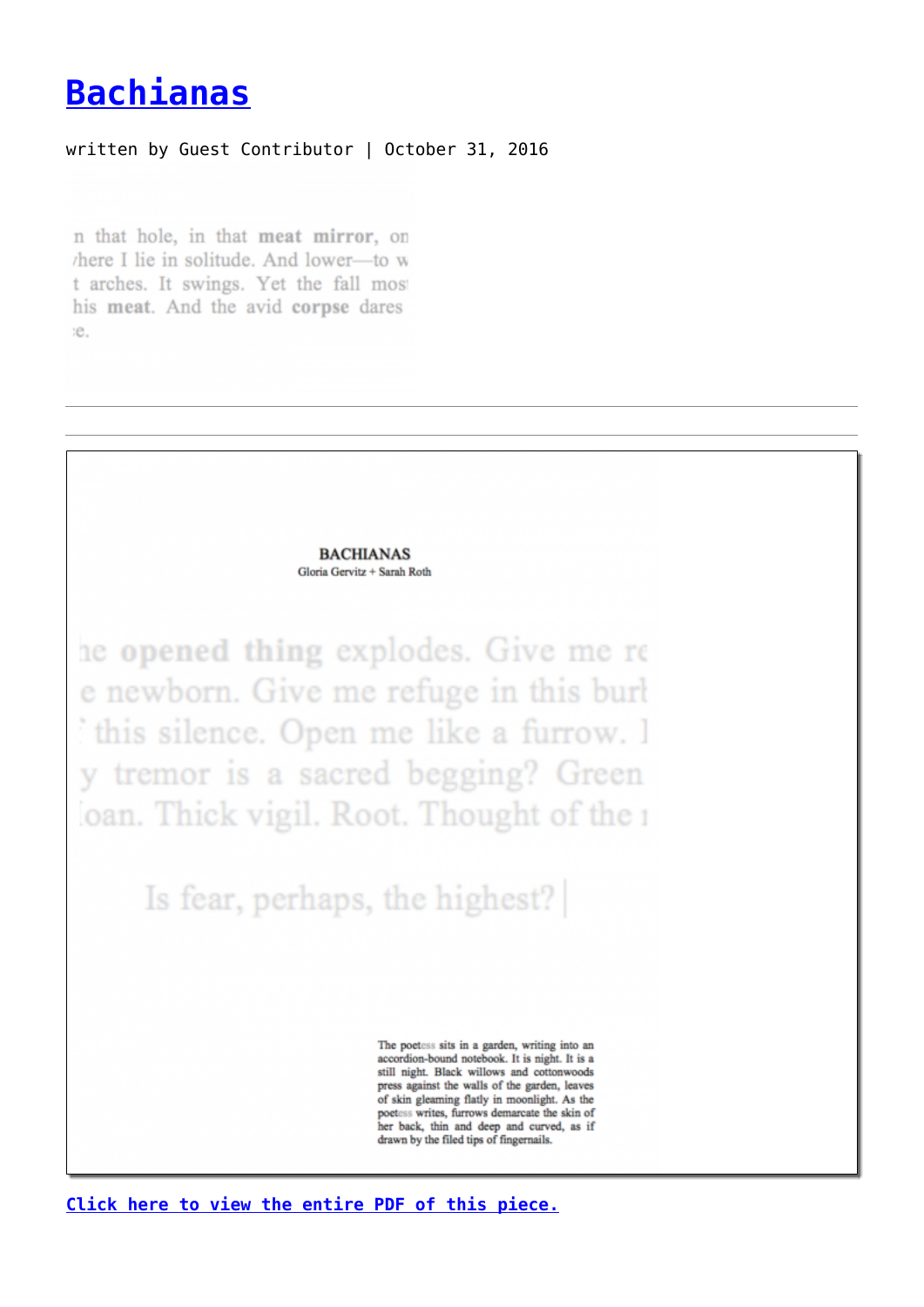## **ON** *BACHIANAS*

Gloria Gervitz's *Bachianas* is typeset on thick, yellowed paper. Running my hands along the manuscript, the surface feels like papyrus. The poems are unbound. They were handed to me by chance.

The poems inherit their collective title from *Bachianas Brasileiras*, Brazilian composer Heitor Villa-Lobos's nine-suite orchestral composition. Villa-Lobos composed *Bachianas Brasileiras*—from 1930 to 1945—in an attempt to freely adapt Baroque contrapuntal procedures to Brazilian music. Villa-Lobos gave each suite two names: one "Bachian" (Preludio, Fuga, etc.) and the other Brazilian (Embolada, O canto da nossa terra, etc.)

Gervitz's *Bachianas* is a dyad: the rending "Surcos" and the cascading "drifting." In each, the persona's anguish bursts forth through a sequence of images that project the female body onto a violent, dynamic natural world.

In the hybrid space of this project, I peel back the skin of Gervitz's poems to taste their veins. I entwine this taste with their original poetic skin, creating a body of translational affect. This project is a transfusion, a quilt, a summoning, a séance of the living, a monster, a dance, a conversation.

## **ON TRANSLATION**

Any act of translation is a metamorphosis: a "change of a form or nature of a thing or person into a completely different one, by natural or supernatural means." To translate is to transform, to change shape.

Within the cocoon of translation, the cells of each poem have blended into slurry. Paused at the moment of translation, the word—stripped of its form—projects into an infinity of all possible meanings.

Take: "cáliz."

Enwrapped in threads, breaking down in clumps, dissolving into the pupa, "cáliz," spoken, is no longer "cáliz."

"Cáliz" is: goblet, cup, sacred goblet, chalice, calyx, stoup…

Each of these words unfold in infinite possibility of differentiation.

Goblet is: tumbler, cup, beaker, glass…

Calyx is: the sepals of a flower, typically forming a whorl that encloses the petals and forms a protective layer around a flower in bud. Compare with corolla.